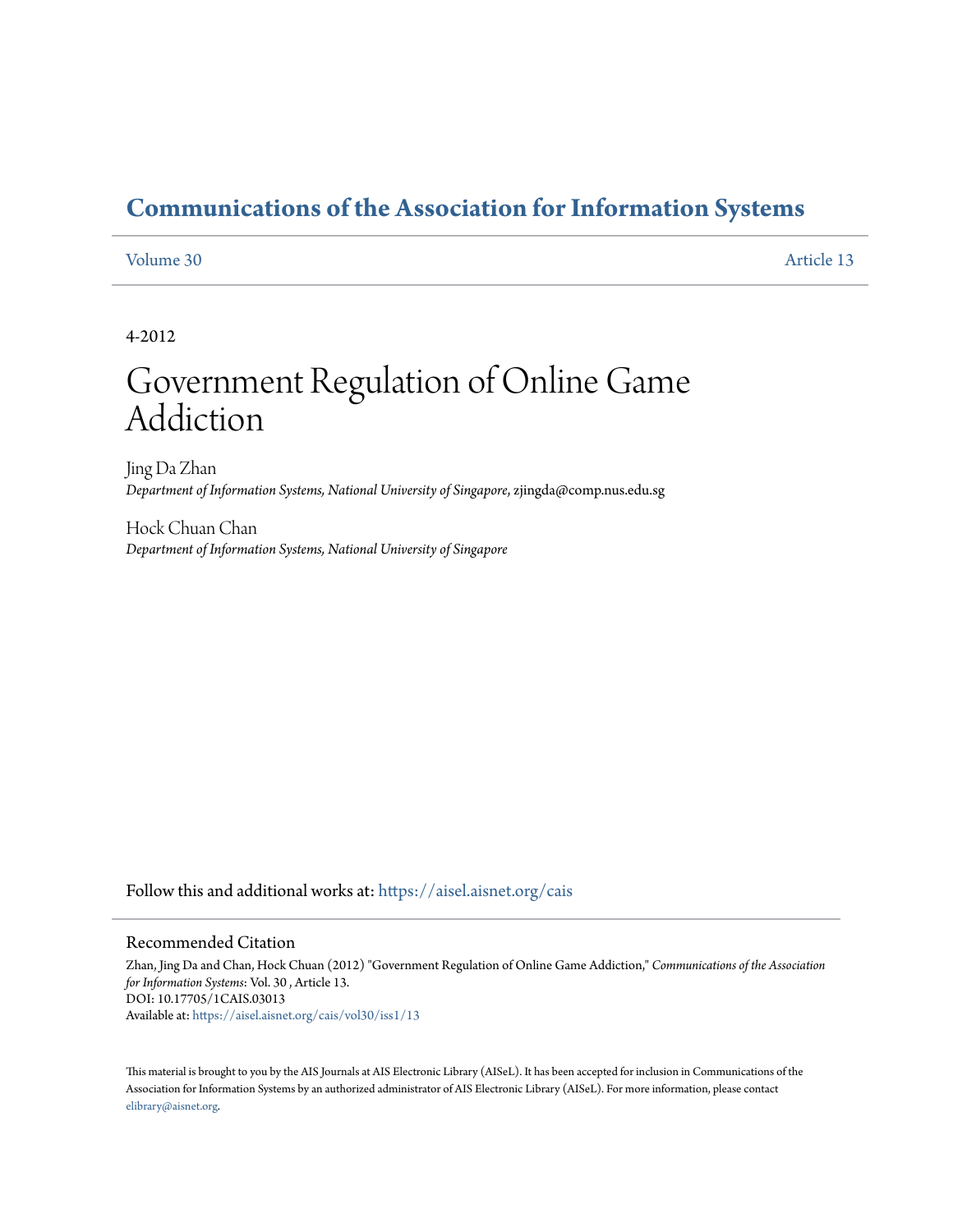# Communications of the Association<br>for Information Systems

#### **Government Regulation of Online Game Addiction**

Jing Da Zhan

*Department of Information Systems, National University of Singapore zjingda@comp.nus.edu.sg*

Hock Chuan Chan *Department of Information Systems, National University of Singapore*

#### Abstract:

While the Internet has changed the world with online knowledge, communication, and collaboration, it has also introduced online addiction. Online game addiction can be severe with tragic outcomes. Most governments and organizations are yet to recognize the severity of online game addiction and the need for intervention. We briefly review the literature on online game addiction. We also summarize the limited attempts of governments to develop regulations aimed at preventing online game addiction. Special attention is paid to China and its efforts to reduce the number of hours that young people can play online. We present evidence suggesting that online game addiction is an issue that should be considered by governments everywhere and that information systems researchers can play an important role in analyzing the impacts of government regulation of online addiction and shaping regulation improvements.

**Keywords:** online game addiction, government regulation, addiction prevention

Volume 30, Article 13, pp. 187-198, April 2012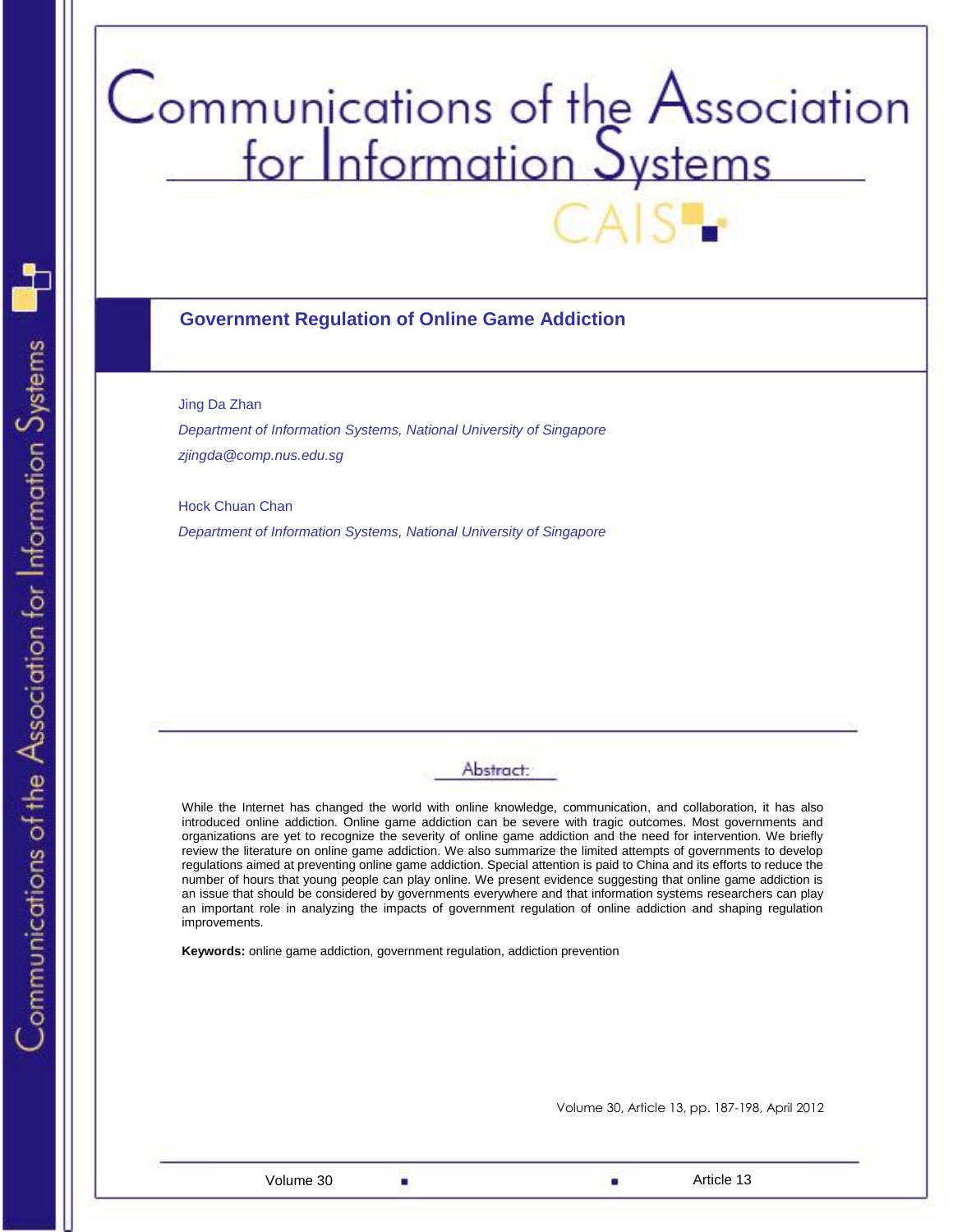#### **Government Regulation of Online Game Addiction**

#### **I. INTRODUCTION**

The Internet has greatly influenced our daily life. For example, via e-mail, MSN, blog, Facebook, and Twitter, we are more closely connected with friends in a digital way. We increasingly use the Internet for entertaining, learning, traveling, shopping, seeking medical advice, and gambling, and it seems that we need only a computer to gain access to the entire world. Although the Internet offers many conveniences, it has made many of us dependent on it, and some of us have become addicted.

According to a survey on American users' online behavior ["What Americans," 2010], people, on average, spent 23 percent of their time online "social networking" and 10 percent of their time engaged in "online gaming." In the U.S., over 900 million hours were spent monthly on social networks or blogs in 2010 ["What Americans," 2010]. By July 2010, Facebook, the world largest social network service (SNS) operator, had over 600 million monthly active users [Carlson, 2011]. Similar websites, such as Twitter, Myspace, Nexopia, and Renren, are also popular worldwide. In addition, Internet users spend large amounts of time on online gaming, i.e., playing games online. By 2007, the population of online gamers worldwide was about 217 million, approximately 28 percent of the total online population [comScore, 2007]. Online games are enjoyed by people of all ages, from children to senior citizens, with nearly half in the age range of eighteen to forty-nine [Entertainment Software Association (ESA), 2010]. In addition, the percentage of female gamers is increasing [Blockdot, 2010]. Hence, social networking and online gaming have become major activities for all types of Internet users.

The increasing popularity of social networking and online gaming has resulted in more and more people becoming addicted to these activities. This is now a social issue that concerns many families around the world. Online game addiction is prevalent in many countries, including China, Korea, Vietnam, Japan, U.S., and Canada. In South Korea, 2.4 percent of the population, ages nine to thirty-nine, were believed to be addicted to online games, and over 10 percent could be classified as obsessive gamers [Faiola, 2006]. China is also facing an issue of severe online game addiction among adolescents. The Chinese mass media is often filled with tragedies caused by online game addiction, and many parents have no choice but to send their children to clinics or specialized training camps to cure their addiction to online games. Online game addiction may result in students dropping out of school [Jacobs, 2010], disruption of friendships and family relationships [Griffiths, 2010], juvenile delinquency ["Vietnamese Boy," 2007], and even suicide [Kohn, 2009].

Excessive social networking may be one of the causes of Internet addiction. Social network addiction usually results in low work efficiency because employees spend a large amount of their working time on Facebook, Twitter, or similar websites [Karaiskos et al., 2010].

With so many undesirable and, sometimes, tragic outcomes caused by online game or social networking addictions, more and more sociologists, psychologists, medical scientists, information systems researchers, and computer scientists are investigating the factors causing these addictions and looking for potential cures. In this article, we first discuss the characteristics of online gaming addiction. Then the suspected causes of online gaming addiction are analyzed. After that, we summarize the major negative consequences associated with online gaming addiction and discuss government regulations pertinent to online gaming addiction. Finally, we put forward our suggestions for future research about government regulation of online game addiction.

#### **II. THE CHARACTERISTICS OF ONLINE GAME ADDICTION**

games at work [Yee, 2007], lie to families and friends [Young, 2009], forgo sleep and food [Ng and Wiemer– Many previous studies [Grusser et al., 2006; Griffiths, 2010; Young, 2009] investigated the behavior of online gamers and found that addicts displayed some common characteristics, such as suffering from emotional problems, low self-esteem, poor communication ability, loss of interest, and social withdrawal. Some of these psychological problems are related to social environment or family background, and others are inherent individual characteristics. Researchers have found that some online game addicts stop going to work [Chappell et al., 2006], play online Hastings, 2005], show aggressive behavior [Anderson and Bushman, 2001], use gaming as an escape [Olson et al., 2007; Jacobs, 1986] and isolate themselves from the outside world [Williams, 2006]. Furthermore, severe online game addicts behave similarly to drug addicts in many ways, such as feeling mentally or physically sick when they are forced to stop playing [Young, 2009; Ng and Wiemer–Hastings, 2005]. Withdrawal symptoms such as these are well-known characteristics of addiction. In addition, game addicts may accidently or even intentionally hurt family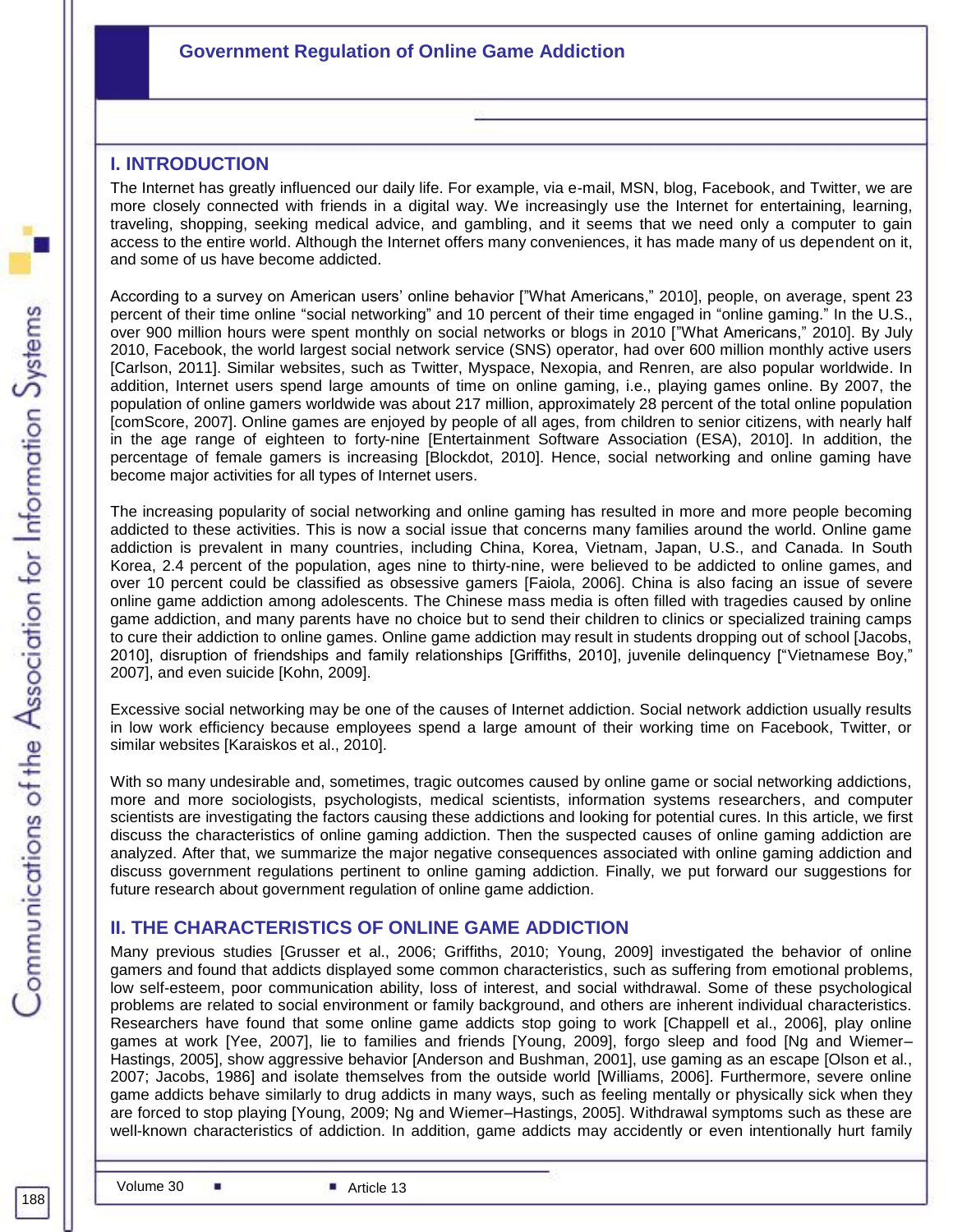members or unrelated people. Hence, online game addiction can result in behaviors similar to those associated with severe substance (drug or alcohol) addiction [Ng and Wiemer–Hastings, 2005].

According to the "components" model of addiction [Griffiths, 2005], addictions whether chemical addiction or nonchemical, consist of a set of distinct characteristics that include salience, mood modification, tolerance, withdrawal symptoms, conflict, and relapse (as shown in Table 1). Some researchers [Griffiths, 2010] have distinguished "excessive gaming" from game addiction. Both excessive and addictive gamers share the salience component, since both spend increasing amount of time gaming online. However, salience itself cannot sufficiently tell us whether a person is addicted to online gaming. True addiction is dependent on the degree to which all of these factors are present.

| <b>Table 1: Characteristics of Addiction</b> |                                                                            |                        |                                                                          |  |  |  |  |  |  |
|----------------------------------------------|----------------------------------------------------------------------------|------------------------|--------------------------------------------------------------------------|--|--|--|--|--|--|
| Components                                   | Details                                                                    | Components             | <b>Details</b>                                                           |  |  |  |  |  |  |
| Salience                                     | Online gaming becoming the most<br>important activity in the person's life | Mood modification      | Subjective emotional experiences<br>caused by online gaming              |  |  |  |  |  |  |
| Tolerance                                    | Increasing time spent on online<br>gaming                                  | Withdrawal<br>symptoms | Unpleasant feeling from not playing                                      |  |  |  |  |  |  |
| Conflict                                     | Conflicts between the online gamer<br>and those around him/her             | Relapse                | Tendency for repeated reversions<br>to earlier patterns of online gaming |  |  |  |  |  |  |
| From Griffiths, 2005                         |                                                                            |                        |                                                                          |  |  |  |  |  |  |

Griffiths [2010] clarifies the difference between excessive and addictive game playing. Two online game players spent a large amount of time every day on gaming. However, the first did not show any characteristics of addiction, except salience. The second was deeply addicted to online gaming; it caused the breakdown of his relationships with his wife and children, and he lost his job because of his addiction to online gaming. He reported that he could not stop playing games and told the researchers that when he was playing online games, all his worries would disappear. The combination of these characteristics suggested that he was deeply addicted to online games, and playing online games had negatively influenced him and the people around him.

Gamers can be classified as pathological gamers and non-pathological gamers [Grusser et al., 2006]. Pathological gamers spend much more time on gaming than non-pathological gamers. Pathological gamers also have significantly higher "expected relief of withdrawal symptoms when gaming" and show higher "craving due to the expectation of a positive outcome of gaming" [Grusser et al., 2006, p. 291]. Hence, pathological gamers are more likely to be addicted to online gaming because they show several characteristics of addiction, such as salience, mood modification, and withdrawal symptoms.

Hussain and Griffiths [2009] propose that most online game addicts have psychological and behavioral dependence. Dependent gamers use games, such as MMORPGs (Massively Multi-Player Online Role-Playing Games), as a way of adjusting their moods. They show strong withdrawal symptoms, including feeling moody and irritable if gaming suddenly ceases. Furthermore, conflicts usually occur between dependent gamers and their families since they neglect their families. Overall, dependent gamers display several core components of addiction.

From analyzing comments from many online gaming forums, Chappell et al. [2006] found that novel characteristics and social interaction in online games can be very attractive to new gamers. However, when gaming gradually engulfs their lives, negative effects may result. Over time, online gaming would negatively influence their study and work and undermine their relationships with families, relatives, and friends.

#### **III. MMORPG—THE MOST POPULAR ONLINE GAME MODE**

Why is online game addiction so prevalent around the world? What makes online games more addictive than other games? We address these questions using the examples of Massively Multi-Player Online Role-Playing Game (MMORPG), which are interactive online games [Kim and Kim, 2010].

MMORPG is the vanguard of a generation of computer games that take advantage of the accessibility of the Internet and the graphics-processing capabilities of personal computers [Yee, 2006]. It is also the most popular type of online games that are played by a large number of people of different age groups. In 2010, World of Warcraft (WoW), a popular MMORPG, had over 12 million subscribers ["World of Warcraft," 2010]. It was the world's most-subscribed MMORPG with a 48.9 percent market share [Cole and Griffiths, 2007]. Many other MMORPGs, such as City of Heroes (7.6 percent market share), Ultima Online (4.5 percent market share), EverQuest (4.1 percent market share), and Lineage II with 3.8 percent of the market, are also very popular among game players [Cole and Griffiths, 2007].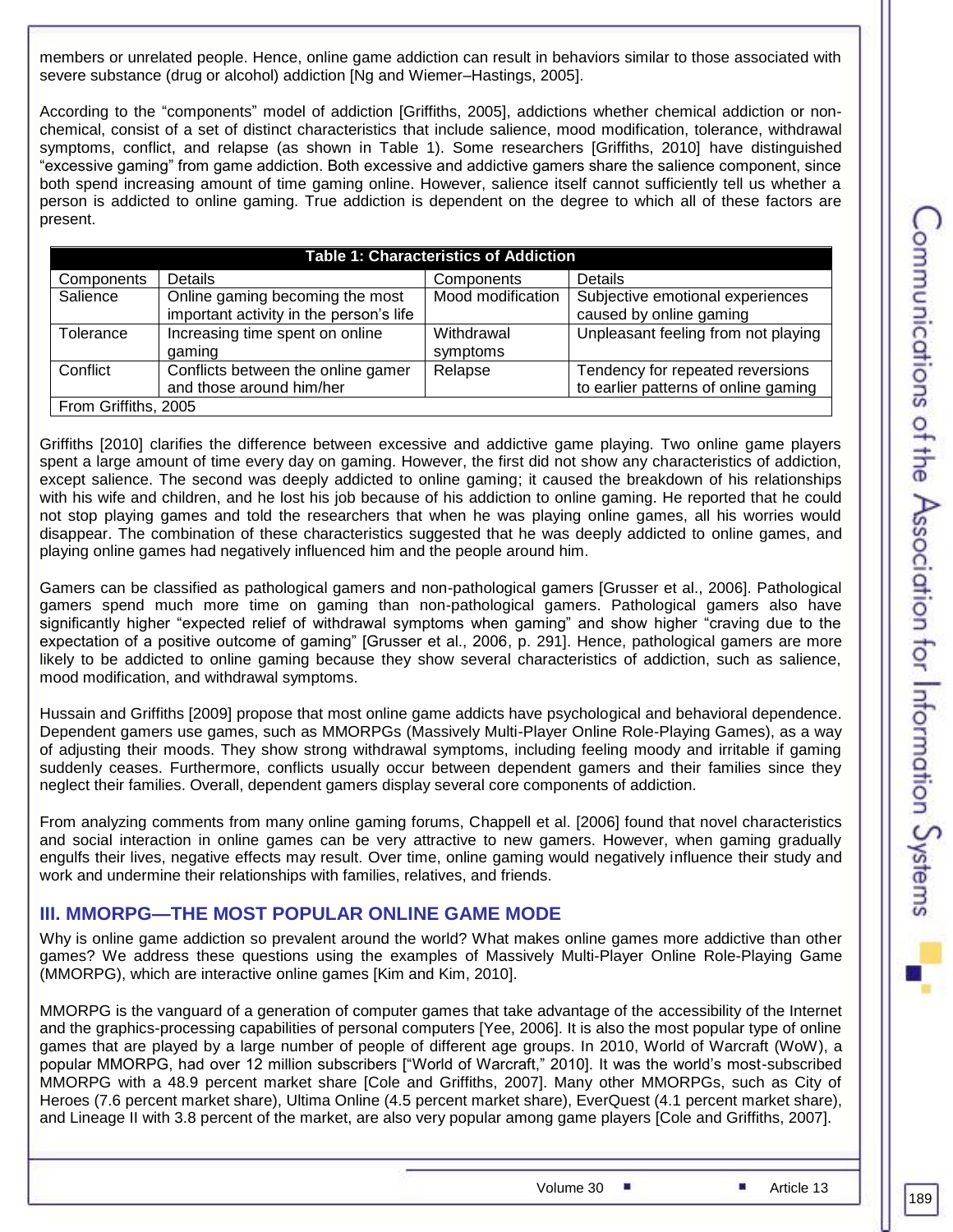Cole and Griffiths [2007] suggest that nearly half of MMORPG players are student-age. Kim et al. [2008] observe that adolescents are more likely than adults to become addicted to MMORPG because they have lower levels of self-control and are more curious about MMORPG features. The veracity of Kim et al.'s assertions is supported by Chuang's [2006] study which showed that the mean age of MMORPG-addicted is about twenty.

Several studies [Hussain and Griffiths, 2009; Ng and Wiemer–Hastings, 2005; Yee, 2006] have shown that MMORPG has addiction-inducing features. Hussain and Griffiths [2009] identify six distinct characteristics of MMORPG: persistence, physicality, social interaction, avatar-mediated play, vertical game play, and perpetuity. First, every gamer in MMORPG controls an avatar. The avatar can take on different roles, such as a fighter, a physician, a business person, a farmer, or an entrepreneur. Each avatar is an important element in the virtual world, and the game's dynamic story is driven by these avatars. Second, the design of MMORPG is primarily based on the real world, with the concepts of space and time similar to those in real physical environments. Third, MMORPG is a persistent world existing independently of players. That means that even when the players log out, the story remains ongoing, driven by the computer system and/or other players. A feature that makes a MMORPG different from many other types of games is its embedded social interaction and social interaction is one of the key causes of online game addiction. Ng and Wiemer–Hastings [2005] suggest that perpetuity is another distinctive feature of MMORPG. In the MMORPG world, no final goal exists and the games are endless because the story of the game is collectively determined by every player. The end goal for individual MMORPG players is to make progress; this can be accomplished through activities such as earning experience points, fighting, and trading.

Cooperation and interdependence among game players are the most important features in many MMORPGs [Yee, 2006]. These features distinguish MMORPG from traditional game genres, such as stand-alone or local area network games like Quake, Unreal, and Counterstrike. Though local area network games also provide some channels for interaction among players, the scope of interaction is restricted geographically. In contrast, gamers in MMORPG can cooperate with other players anywhere in the world. "EverQuest" provides good examples of what can be accomplished through successful player-to-player interaction in a MMORPG. In order to accomplish highlevel tasks in "EverQuest," players have no choice but to cooperate with one another because the tasks have been purposefully structured to be too difficult to be accomplished individually [Ducheneaut and Moore, 2004]. In other role-playing games like "Star Wars Galaxies," gamers are required to play different professions. They have to cooperate to earn their living by exchanging goods and services with one another in much the same way that professionals interact in real life. This enables MMORPG players to gain social experience while gaming in addition to having fun. Comparable levels of social experience may be unavailable to game players in real life because of physical restrictions.

Some online game players think that MMORPG provides them with an alternative to unsatisfied real-life needs or motivations [Hussain and Griffiths, 2009]. This is why many people prefer MMORPG over other types of games. Furthermore, strong and frequent interaction among game players within MMORPG may lead to strong friendships with fellow gamers.

#### **IV. FACTORS CAUSING ONLINE GAME ADDICTION**

Many previous studies have analyzed factors that cause online game addictions. Some researchers have proposed that social interaction is one of the most important factors causing online game addiction [Choi and Kim, 2004; Ducheneaut and Moore, 2004; Cole and Griffiths, 2007]. As mentioned above, social interaction in online games (e.g., World of Warcraft, Second Life) provides a channel for gamers to establish strong friendships and emotional relationships with one another. Games also provide communication venues and tools to facilitate social interactions among players. Many online games include virtual settings (e.g., trading market or battlefield) where players in the games meet or talk. Communication tools (e.g., community bulletin board or chatting box) are the channels provided for communication. An online game that has been designed to provide players a good communication platform will facilitate more social interaction among players during game sessions [Choi and Kim, 2004] and help ensure that the game will have a loyal following.

Addiction to online games may be influenced by game "flow" and human needs. Flow represents the user's perception of the interaction with the medium as being playful or exploratory [Trevino and Webster, 1992] and a flow state can be experienced or accomplished by playing online games [Wan and Chiou, 2006]. Wan and Chiou [2006] studied flow and needs as psychological motives of online gaming and found that the relationship between flow state and online games addiction is stable and consistent. This suggests that flow state may be a determinant of online game addiction. They also analyzed online game addiction in terms of need-motivation in humanistic psychology. Based on Maslow's hierarchy of human needs model, they reasoned that online game addicts may view online gaming as a "must" in their daily lives similar to how they view food, clothing, or sleep. When online gaming is viewed as a necessity to gamers, it is a symptom of addiction to online gaming. Stronger evidence of addiction exists when online game players feel unsafe or irritable when they are not allowed to play or if they feel mentally or

a.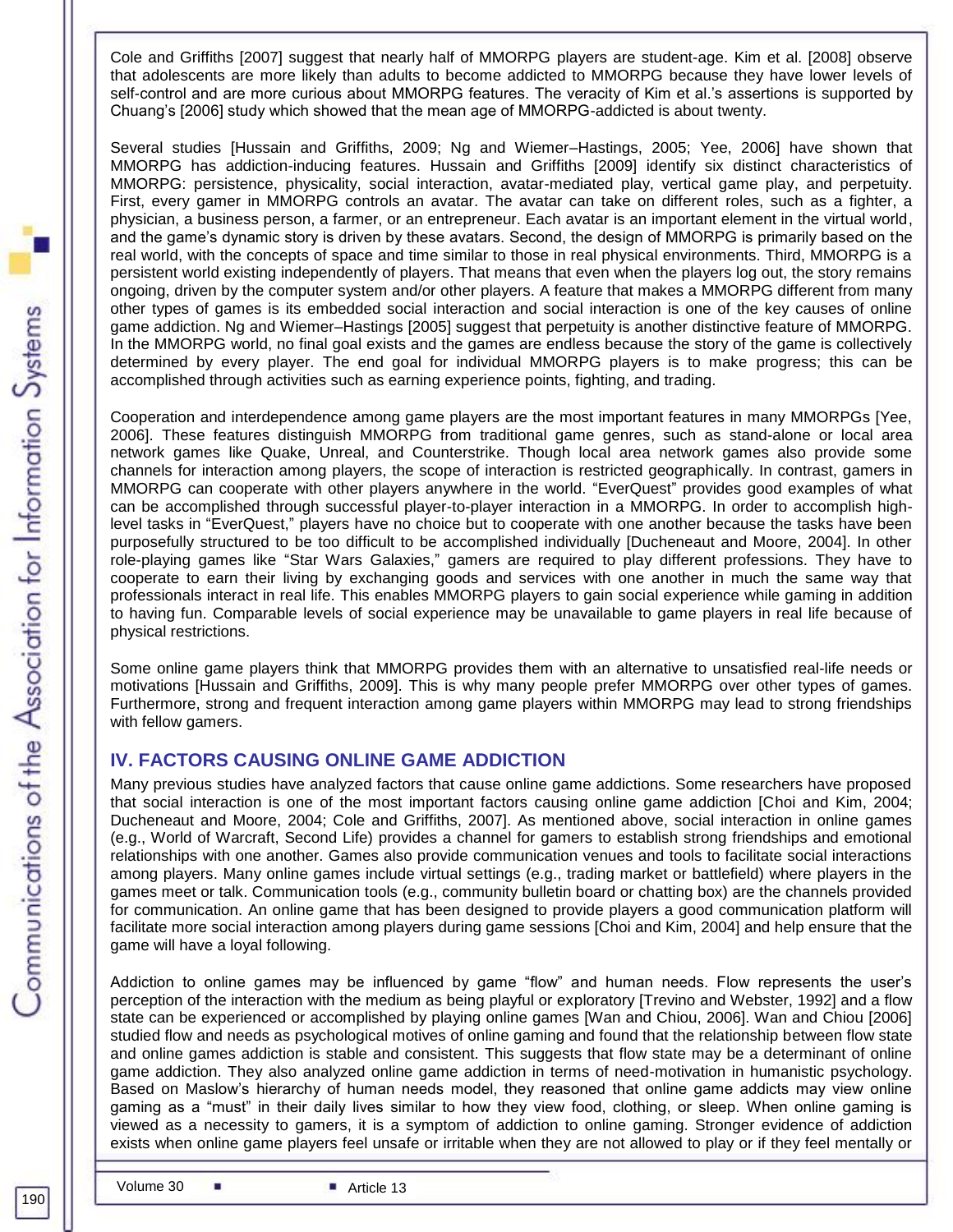physically sick when they stop playing for extended periods of time. For non-addicts, online gaming is viewed as just another form of entertainment or relaxation. They exhibit none of the withdrawal symptoms because online games are not "musts" in their daily lives.

Another potential cause of online game addiction is the availability of different social experience within the games. Social experience differs from social interaction in that social experience emphasizes the individual experience in games. Suler [1999] suggests that people are inherently eager to experience life from different perspectives. Ducheneaut and Moore [2004] point out that some online games (e.g., Star Wars Galaxies and World of Warcraft) require players to choose an avatar of a particular profession (e.g., doctor, business man, teacher, or fighter). Avatars and their professions form the basis of the world system inside the game and each player's avatar is, therefore, a key element of the virtual social community. In this way, players can enjoy a virtual social experience that may be unavailable to them in the real world because of social restriction or limited professional knowledge. This helps explain why playing online games may become an approach for addicts to escape from reality.

Real-life environment may also contribute to online game addiction. For example, a person may be more likely to engage in online games if his or her close friends are obsessed with online gaming. Jung et al. [2005] suggest that peer influence is positively related to the scope and intensity of Internet connectedness. Their study showed that about 80 percent of their respondents mentioned that they regularly received Internet-related help from friends. Family environment may be another determinant of online game addiction. Yen et al. [2007] propose that parentadolescent conflict and inadequate parental supervision and discipline may be positively related to addiction to online gaming and other Internet activities among adolescents. Yee's [2006] study showed that 26 percent of male players and 40 percent of female players participated in online games with other family members; this lends additional support for the notion that online game addiction may stem from real-life interpersonal relationships.

Interestingly, many online game players believe that online gaming is a good way for them to get to know more people and develop social networks [Ng and Wiemer–Hastings, 2005] and some prefer this way of building social networks to those available in real life [Hussain and Griffiths, 2009]. Some players subsequently date other players they have met online [Yee, 2006; Cole and Griffiths, 2007]. Some online game players think that their online relationships are more important and solid than their offline relationships.

#### **V. BAD EFFECTS OF GAME ADDICTION**

Game addiction is associated with many health and social problems for game addicts and people around them.

#### **Bad Effects on Players**

Adolescents are most likely to be online game addicts because they often have less self-control than adults and are typically more curious about new things. When first playing online games, players will have an experience of excitement, challenge, satisfaction, freedom, achievement, etc. Later, when online gaming takes over, disastrous consequences may ruin their lives [Chappell et al., 2006]. For example, online game addiction is related to nonattendance at school. In the United States, many college students report that their roommates and friends often skip meals and classes in order to have more time to play World of Warcraft. Online game addiction has also become one of the top reasons for college drop-outs in the U.S. [Jacobs, 2010]. Similar issues with online game addiction among young people have been observed in Asia. It is estimated that over 30 percent of middle school students in Hong Kong show symptoms of online game addiction. In Singapore, 9 percent of gamers are believed to be addicted to online gaming, using standards similar to those developed by the American Psychiatric Association (APA) for diagnosing gambling addiction ["9 Percent of Kids," 2010]. Lower levels of academic performance among students addicted to online gaming have been observed in Hong Kong and Singapore.

Online game addiction also contributes to failing health for gamers ["Online Gamers Are," 2008]. Because excessive online gamers typically sacrifice sleep because of long hours in chat rooms and sitting in front of computers, they are more likely to have elevated frequencies of headaches, backaches, cervical disease, eye strain, seizures, and repetitive stress injury [Chuang, 2006; Young, 2009]. Online game addiction may also be associated with mental illnesses such as depression, nervousness, fear, social anxiety, and social phobias [Lo et al., 2005; Griffiths, 2010]. Chan and Rabinowitz [2006] found that playing Internet video games may also exacerbate attention deficit hyperactivity disorder (ADHD) and inattention symptoms in adolescents. In the United States, online game addiction has been added to the APA's list of addictions. This led to the creation of the first self-help Online Gamers Anonymous group in 2002 as a mechanism for providing ongoing treatment and support for online game addicts. In China, the first officially licensed clinic for Internet addiction was established in Beijing. Almost all the patients in this clinic were teenagers who were sent by their parents ["Beijing Clinic Ministers," 2005].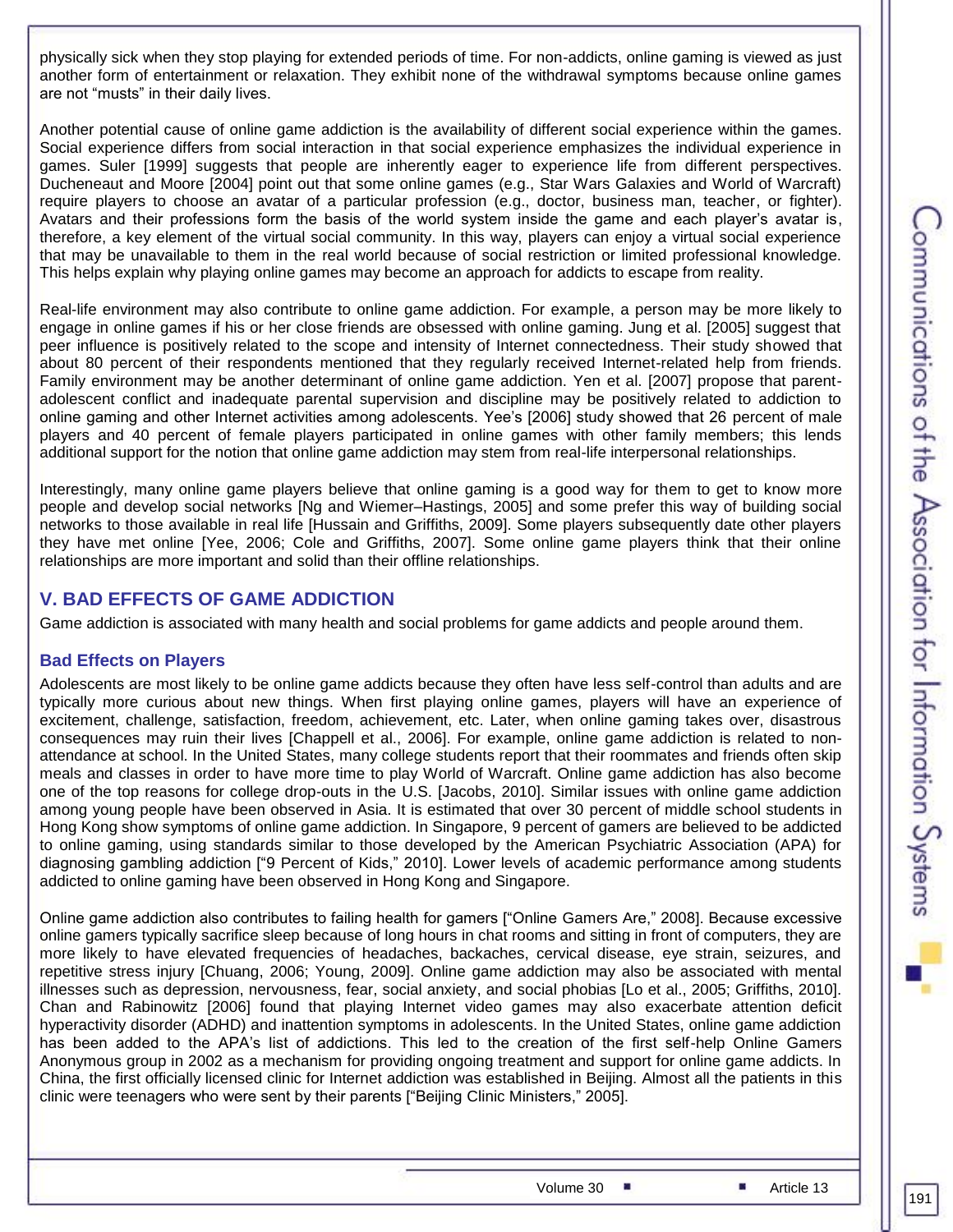In some instances, excessive online gaming has been a cause of death. A twenty-eight-year-old South Korean man is reported to have died from heart failure due to continuously playing games at an Internet café. The man did not sleep properly and ate very little food during his marathon gaming ["South Korean Man," 2005]. In 2007, a Chinese man in Guangzhou suddenly collapsed after playing an online game for three days. The doctor said the cause of death was "exhaustion" [Thomson, 2007]. Another tragedy happened to an "Everquest" player who committed suicide. He was completely obsessed with the game, could not stay away from it, and was extremely upset because something bad happened to his virtual character in the game [Kohn, 2009]. In the United States, a woman sued Nintendo because her son suffered seizures after playing video games and died after a seizure; she alleged that her son never had seizures before becoming a Nintendo-64 player [Berghammer, 2002].

#### **Bad Effects on Families and Society**

Online game addiction may lead to aggressive behavior, whether intentional or unintentional. Because some online games are filled with violence (e.g., Harvester and Soldier of Fortune), sexual themes (e.g., Mass Effect and God of War), blood (e.g., Lula 3D and Riana Rouge), alcohol and drugs (e.g., Driver Series and Grand Theft Auto Series), and strong language (e.g., Fallout3 and Midnight Club) [Anderson and Bushman, 2001], players, especially adolescents, may be influenced to imitate such bad behavior [Williams and Skoric, 2005]. Sometimes gamers show bad behavior toward family members. For instance, a north Florida mother was charged with killing her three-monthold baby because the baby's crying made her irritable when she was playing a popular social networking game ["Jacksonville Mom Shakes," 2010]. In February 2010, a twenty-seven-year-old American nearly killed his mother because she tried to stop him from playing World of Warcraft [Morbid, 2010].

Online game addicts may purposefully hurt other players or innocent bystanders. In 2005, a Shanghai online gamer killed a fellow gamer because this fellow gamer had sold a virtual sword borrowed from him ["Chinese Gamer Sentenced," 2005]. In November 2007, a thirteen-year-old Vietnamese boy murdered and robbed an eighty-oneyear-old woman for money to play online games ["Vietnamese Boy," 2007]. Other criminal and anti-social behaviors may be caused by online gaming addictions. Students are mostly likely to commit online game-related crime, with over 70 percent of criminals between fifteen and twenty-five years old [Chen et al., 2005]. In Taiwan, the number of thefts, fraud case, robberies, threats, and sabotages influenced by online games has increased significantly since 2001 [Chen et al., 2004].

Online game addiction may also lead to property crimes. For example, in Gansu Province, China, a local policeman caught a resident stealing in a greenhouse [Jin, 2010]. The criminal said that after playing "Kaixin farm," a popular online game in which virtual characters gain status through theft, he felt it would be more exciting to steal vegetables and fruits in real life.

#### **VI. CURRENT REGULATIONS**

The governments of many nations have introduced game ratings to reduce the chances of inappropriate game content reaching young people. Unfortunately, few nations are regulating online game addiction. The online game content rating systems developed in Europe and the United States are widely used. The Pan European Game Information (PEGI) and Entertainment Software Rating Board (ESRB) have been created to regulate the content of game products. These require game products to display content symbols and advisory warnings that include an age recommendation and a description of the type(s) of content included in the game (e.g., violence or criminal behavior). All games are required to attach content and age-level labels on the package so that buyers can see whether the game is suitable for them or their children. In addition, sellers are forbidden from selling games to inappropriate consumers such as minor children.

Pan European Game Information (PEGI) is a European video game content rating system. Over thirty countries have adopted the PEGI system, including thirty-one European countries, Israel, the United Arab Emirates, and South Africa. In 2007, the PEGI Online division was formed, and online games now carry an additional "PEGI online" logo on the back of the packaging. This logo is intended to advise consumers that it is possible to play the game online, which may create different risks than if it were played offline ["Safer Children in," 2008]. The PEGI online system gives licenses only to "online game service providers" whose online games do not include illegal or offensive content. By August 2010, PEGI had rated over 15,000 games ["Pan European Game Information," 2011].

In North America, the Entertainment Software Rating Board (ESRB) rates computer and video games in Canada, the United States, and Mexico. Although it is technically voluntary to submit game products to be rated, by 2009 the ESRB had rated nearly 19000 titles ["Entertainment Software Rating Board," 2011], because unrated video games are usually not accepted for sale by most retail stores and console makers. However, ESRB has been blamed for under-rating games such as Manhunt and Soldier of Fortune, which contain violence. Many critics have claimed that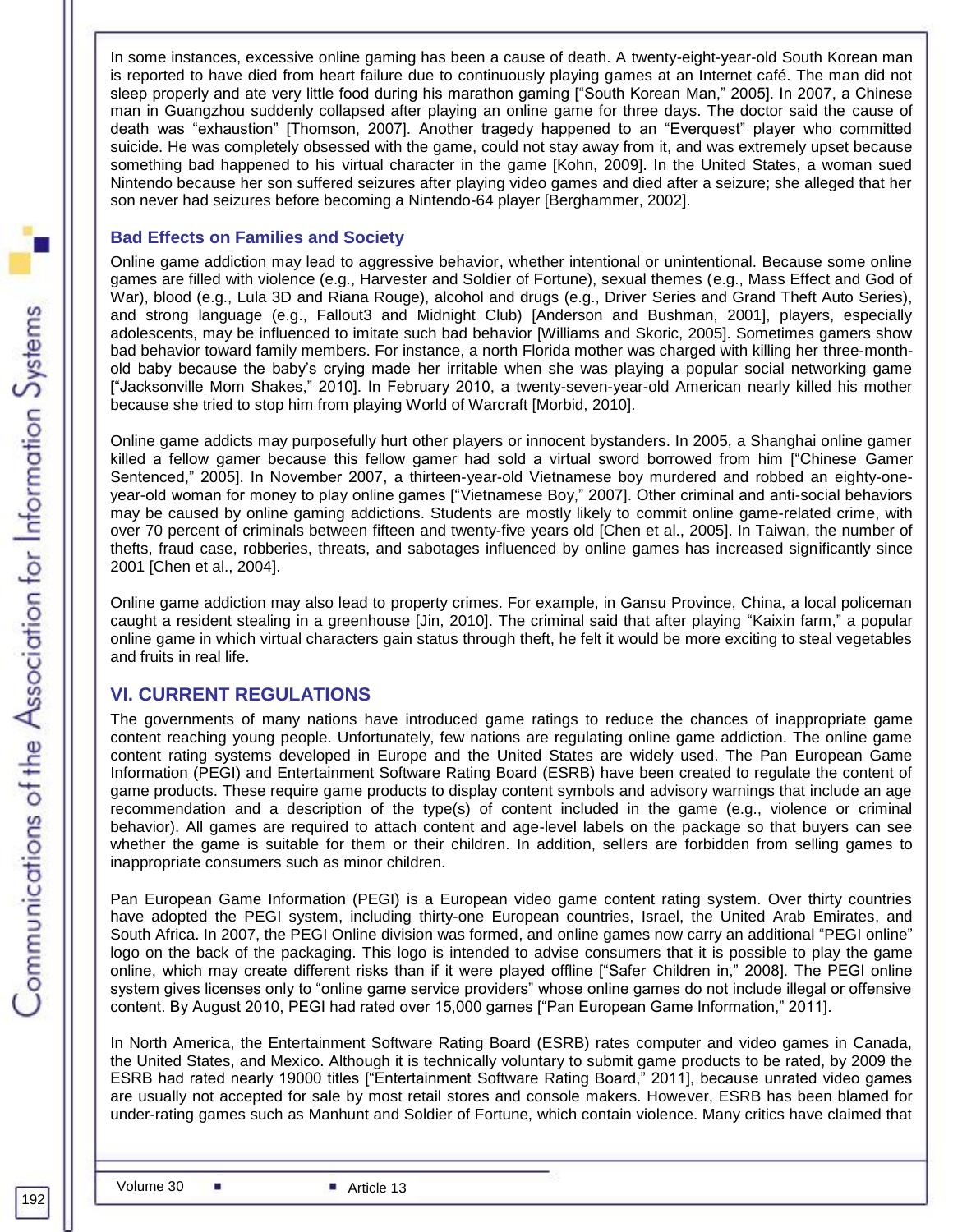the ESRB would rate games AO (Adult Only) only for sexual content, ignoring high levels of violence ["Entertainment Software Rating Board," 2011].

Although these rating boards rate game products and strive to prohibit sellers from selling inappropriate games to adolescents or young players, some video game shops treat these regulations only as advisory and still sell products to individuals whose age is less than the rated minimum ["Safer Children," 2008]. In addition, the boards cannot prevent children from getting inappropriate game products through unsanctioned distribution channels. For example, adolescents may play online games rated for adults with older siblings, or they can also get older people to buy game products for them.

China is one of the few countries that have tried to develop regulations to prevent or reduce online game addiction. Their Ministry of Culture (MoC) and General Administration of Press and Publication (GAPP) have assumed responsibility for online game censorship. In 2007, GAPP, along with seven other governmental agencies, jointly promulgated the implementation of Online Game Anti-Addiction System, which aims to curb online addiction ["Online Gaming in," 2011]. It requires all online game service developers to monitor users' playtime. This system has two main purposes. The first is playtime censorship, and the second is identification (ID) checking. Under this system, minors (under eighteen) are restricted from playing online games for more than three hours a day. If they attempt to play more than three hours, the service provider is required to limit their ability to continue playing, either by turning off in-game reward mechanisms or stopping play. This system was formally put into practice on July 16, 2007. Games that were developed and distributed before that date were required to make the changes needed to bring them into compliance ["Online Gaming in," 2011]. Any games that did not include the embedded anti-addiction mechanisms were required to put them in place prior to the July 2007 implementation date.

The Online Game Anti-Addiction System (OGAAS) appears to have had some positive effects. According to a national survey by the China Youth Social Service Center, the number of Chinese online game players under the age of eighteen declined to 15 percent by 2008—a 7 percent drop from the 2007's figure of 183 million ["Anti-online Game," 2009]. However, there are still many obstacles to fully implementing this system. Two weeks after the announcement of the regulation, GAPP reported that twenty-nine online games had failed to install the checking system. Accordingly, GAPP sent a warning to twenty online game service providers who had not adopted the antiaddiction online system and required them to implement anti-addiction system for their games to avoid further government scrutiny ["Game Operators Receive," 2007].

In OGAAS-compliant systems, players have to input their ID number and real name to login. However, many stakeholders have argued that it does not prevent children from using their parents' or other older people's IDs. Since it cannot effectively prevent minors from gaining access to online games, obsessive players can find ways to get around login and time limit restrictions. Also, children can switch accounts or switch among different online games in a day to bypass time limit restrictions.

In March 2010, China's Ministry of Culture announced the "Online Games Temporary Regulations," which took effect on August 1, 2010. This regulation was designed to be a set of comprehensive rules to regulate the overall online games industry. Under these regulations, online games should not include gambling, pornography, or violence. In addition, they should not abet crime, promote cults or superstitions, or any kind of content that erode social mores or violate laws. The regulations forbid allowing underage players to use virtual currency published by game operators to pay to play online games. It also requires new players to register using their real names and ID numbers. However, because this regulation has comprehensive rules that cover many aspects of the online game industry, it is not directly aimed at preventing minors from becoming addicted to online games. Therefore, its success in reducing online game addiction is yet to be observed.

Too often, Internet café operators help customers who are minors register for online games using their own IDs. In addition, some small- and medium-sized game operators are working hard to find direct login methods that bypass registration procedures [Lan, 2010].

In sum, although online game regulations have been developed and implemented, their effectiveness is questionable because there are many loopholes and inadequacies. Many parents are not satisfied with the adequacy of measures, but they think it is better than nothing. Many players are indifferent to the regulations, because they can still gain access to the online games that they enjoy playing. In addition, although the regulations include many restrictions for online game operators, it cannot promise that these operators will obey the regulations.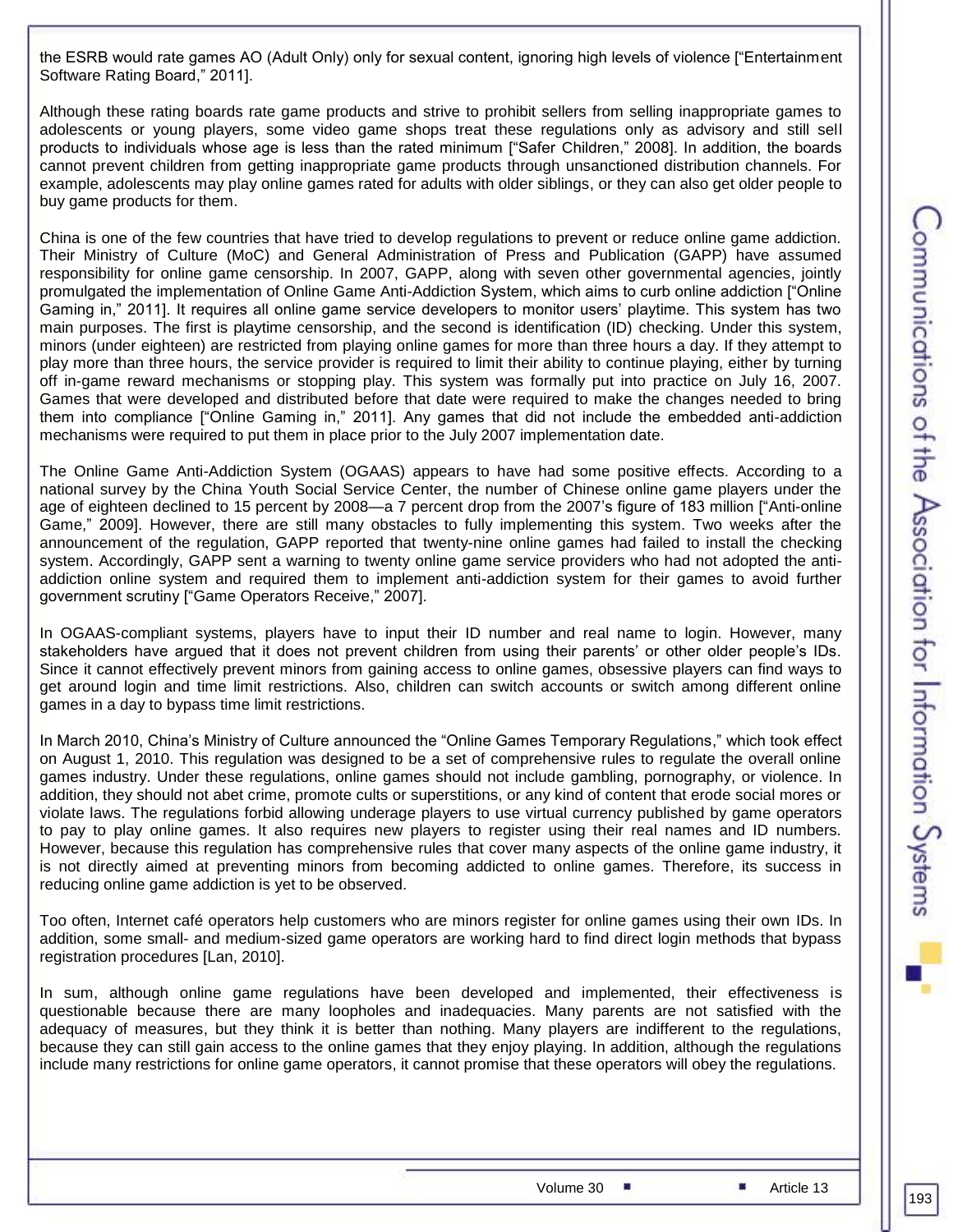#### **VII. CONCLUSION**

Although many measures (e.g., content labeling and age-rating of game products and restricting access to online games via ID checking) have been developed to prevent online game addictions, their effectiveness is questionable. Because of loopholes in existing regulations, children and adolescents can still find ways to play online games that are inappropriate for their age. This means that online game addiction remains as an important social issue that must be addressed. In the following paragraphs, we present several constructive suggestions focused on government regulations that may help reduce online game addiction.

#### **Government Regulations**

Although steps have been taken by governments to address factors that contribute to the development of addiction to online games, most are not highly effective. As a result, governments are obliged to take additional steps to curb online game addiction.

Children usually play online games after school and on weekends. Accordingly, one effective preventive solution could be adopting "curfews," which prevent children under certain age levels from playing online games overnight. The Vietnam government has implemented measures that block access to online games from 10 P.M. to 8 A.M. every day. Specifically, the Vietnamese government monitors online game activities and sanctions organizations that violate these regulations [Alexander, 2011]. In South Korean, the National Assembly is considering adopting a similar curfew that would automatically block online game connections at midnight ["South Korea Online," 2011]. Although this would negatively affect the profits of online game services, it has the potential to be a major step toward preventing online game addiction.

National governments also need to educate parents about online game addiction. Too often, game addiction among adolescents results from parents neglecting their childrearing and supervision responsibilities. Governments can help by clearly defining parental obligations in the prevention of online game addiction. Specifically, governments need to raise parents' awareness of online game addiction and its negative effects. Parents may not know how to protect their children from becoming online game addicts, and government guidance may be necessary. For example, governments should be proactive about informing parents about online game rating systems and how to know if inappropriate online games are installed on the home computers or laptops that their children use. Guidance on checking browser history logs to see the trajectory of Web surfing should also be provided. Most importantly, government agencies, businesses, and universities organizations should research and advocate the forms of family communication and behavior that are most likely to prevent children from becoming online game addicts.

Adults, as well as children and adolescents, may become addicted to online gaming, and the negative consequences of adult online game addiction are frequently more wide-ranging than those for children and adolescents. Online game addiction among adults is more likely to result in negative effects for themselves, their family members, fellow workers, and even people they do not know. This means that government efforts to regulate adults' game addiction is likely to be very challenging. As previously mentioned, online game addiction can result in consequences that are as severe as chemical addictions. Hence, it may be helpful to adopt approaches used to treat drug addiction to treat online game addicts, especially adults.

In Europe, the first clinic for game addiction was set up in Amsterdam ["Videogame Addiction," 2006], and, during the treatment period, patients are not allowed to access computer games. The clinic uses therapy groups, consisting of psychologists, psychiatrists, and therapists, to identify replacement activities to help patients forget gaming. Similar online game addiction clinics have been established in China, Japan, and the United States. More national governments should move toward establishing clinics dedicated to treating online game addicts. They should also devote more resources for overseeing online game services and implementing regulatory mechanisms likely to prevent or reduce online game addiction.

In short, governments need to be proactive in preventing online game addiction. The increasing prevalence of online gaming as a popular form of entertainment is making it more urgent for governments to establish relevant and specific regulations and laws aimed at preventing online game addiction.

#### **Research on Online Game Regulations**

Many previous studies have been only general investigation of online game addiction, such as the characteristics of addiction, potential causes of addiction, and negative consequences of addiction. Few previous investigations have considered measures to solve or prevent online game addiction. Since existing regulations have not been as effective as expected, national governments are challenged to develop more practical and feasible regulations and laws to address online game addiction. This means that more research on government regulation of online game addiction is needed.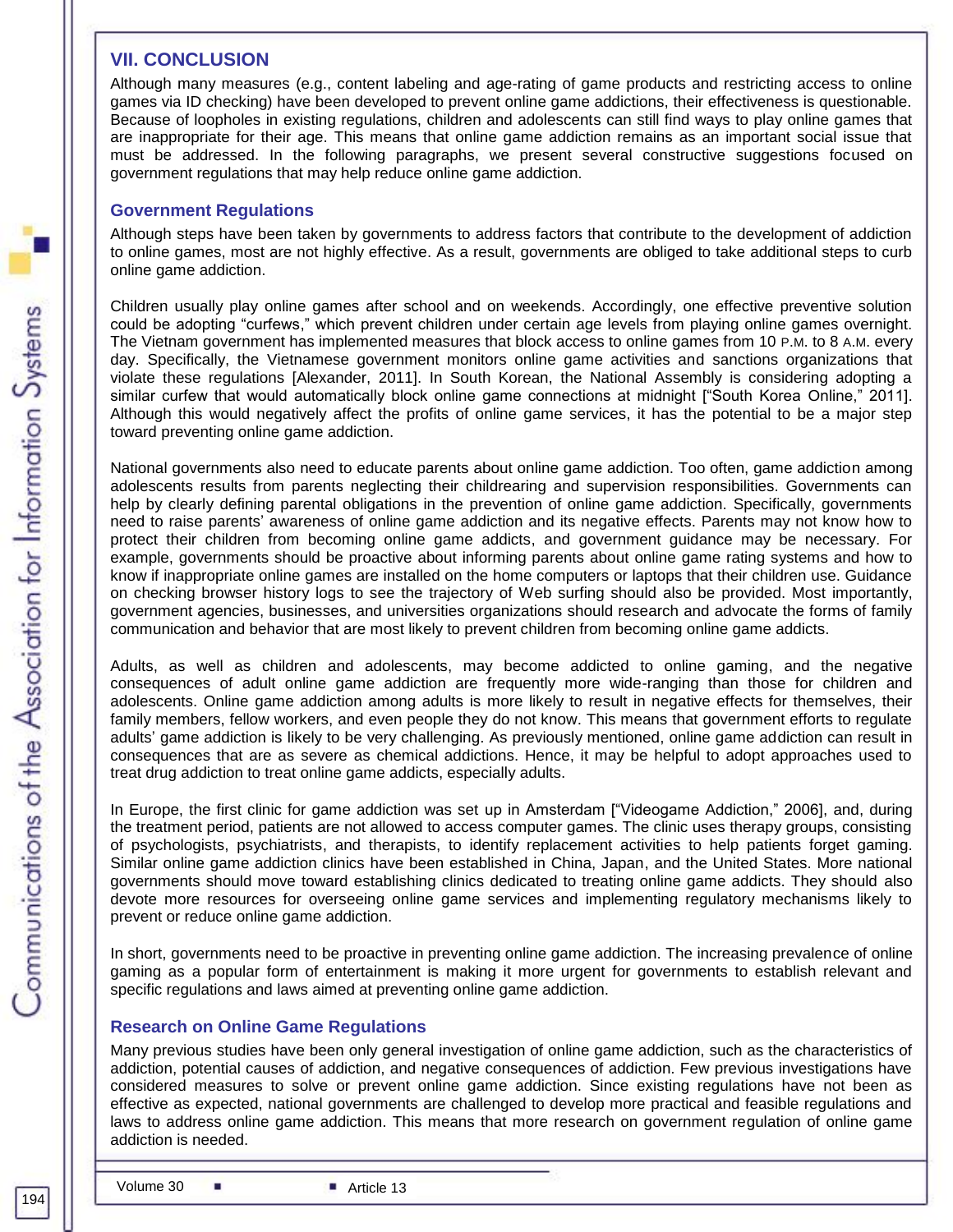There are several key areas where future research on government regulations and laws on online game addiction are likely to be fruitful. First of all, it is important to focus on the loopholes or shortcoming of the government regulations that are in place. Looking at existing inadequacies and unintended consequences of current regulations is important for identifying opportunities for improvement. For example, many current regulations have established game rating systems (e.g., PEGI and ESRB) that are aimed only at regulating the production and distribution of videogames and/or online games; as such, they are limited in their efforts to prevent online game addiction. As noted previously, there are obstacles that make the implementation of these regulations inefficient and ineffective. Therefore, researching the shortcomings of current regulations and laws should be a focus for future research.

Second, from the foregoing discussion, it should be quite clear that online game addiction is a complex social problem that involves many stakeholders, including game producers and vendors, ISPs, Internet café owners, game players, and parents. Future studies should take a closer look at the responsibility of each stakeholder in causing and/or preventing online game addiction and should investigate approaches to improve current regulations in terms of each stakeholder's roles.

Further research should not focus solely on online game addiction, but should also encompass other forms of online addiction, such as addiction to online social networks. The increasing popularity of numerous social network sites (SNS), such as Facebook, Twitter, and mySpace, has led to behaviors similar to those displayed by online game addicts, such as spending inordinate percentages of their daily lives online checking or updating their accounts and communicating with others [Pamoukaghlian, 2011]. A closer look at the similarities and differences between online game addiction and other forms of online addictions is likely to provide additional insights into the roles that governments can play in addressing these increasingly urgent social issues.

#### **REFERENCES**

*Editor's Note*: The following reference list contains hyperlinks to World Wide Web pages. Readers who have the ability to access the Web directly from their word processor or are reading the article on the Web, can gain direct access to these linked references. Readers are warned, however, that:

- 1. These links existed as of the date of publication but are not guaranteed to be working thereafter.
- 2. The contents of Web pages may change over time. Where version information is provided in the References, different versions may not contain the information or the conclusions referenced.
- 3. The author(s) of the Web pages, not AIS, is (are) responsible for the accuracy of their content.
- 4. The author(s) of this article, not AIS, is (are) responsible for the accuracy of the URL and version information.

"2010 Annual Game Survey" (2011), *Blockdot*, <http://www.blockdot.com/> (current Jan. 13, 2011).

"9 Percent of Kids Are Game Addicts", *The Straits Times*, Dec. 8, 2010, p. B7

- Alexander, L. (2011) "Vietnamese Gov't Puts Curfew on Online Gaming", *Gamasutra*, [http://www.gamasutra.com/view/news/33143/Vietnamese\\_Govt\\_Puts\\_Curfew\\_On\\_Online\\_Gaming.php](http://www.gamasutra.com/view/news/33143/Vietnamese_Govt_Puts_Curfew_On_Online_Gaming.php) (current June 20, 2011).
- Anderson, C.A., and B.J. Bushman (2001) "Effects of Violent Video Games on Aggressive Behavior, Aggressive Cognition, Aggressive Affect, Physiological Arousal, and Prosocial Behavior: A Meta-analytic Review of the Scientific Literature", *Psychological Science* (12)5, pp. 353–359, doi: 10.1111/1467-9280.00366.
- "Anti-online Game Addiction System Proves to Be Effective in China" (2009), *ChinaView*, [http://news.xinhuanet.com/](http://news.xinhuanet.com/%0benglish/2009-03/20/content_11044484.htm) [english/2009-03/20/content\\_11044484.htm](http://news.xinhuanet.com/%0benglish/2009-03/20/content_11044484.htm) (current May 12, 2011).
- "Beijing Clinic Ministers to Online Addicts" (2005), *Associated Press*, <http://www.msnbc.msn.com/id/8430811> (current March 15, 2011).
- Berghammer, B. (2002) "Nintendo Getting Sued over Wrongful Death", *Nintendo World Report*, [http://www.nintendo](http://www.nintendoworldreport.com/news/7043) [worldreport.com/news/7043](http://www.nintendoworldreport.com/news/7043) (current Apr. 2, 2011).
- Carlson, N. (2011) "Facebook Has More Than 600 Million Users, Goldman Tells Clients", *Business Insider*, <http://www.businessinsider.com/facebook-has-more-than-600-million-users-goldman-tells-clients-2011-1> (current Jan. 23, 2011).
- Chan, P.A., and T. Rabinowitz (2006) "A Cross-sectional Analysis of Video Games and Attention Deficit Hyperactivity Disorder Symptoms in Adolescents", *Annals of General Psychiatry* (5)16, doi:10.1186/1744-859X-5-16.
- Chappell, D., et al. (2006) "EverQuest—It's Just a Computer Game, Right? An Interpretative Phenomenological Analysis of Online Gaming Addiction", *International Journal of Mental Health and Addiction* (4)3, pp. 205–216, doi: 10.1007/s11469-006-9028-6.

Volume 30  $\blacksquare$  Article 13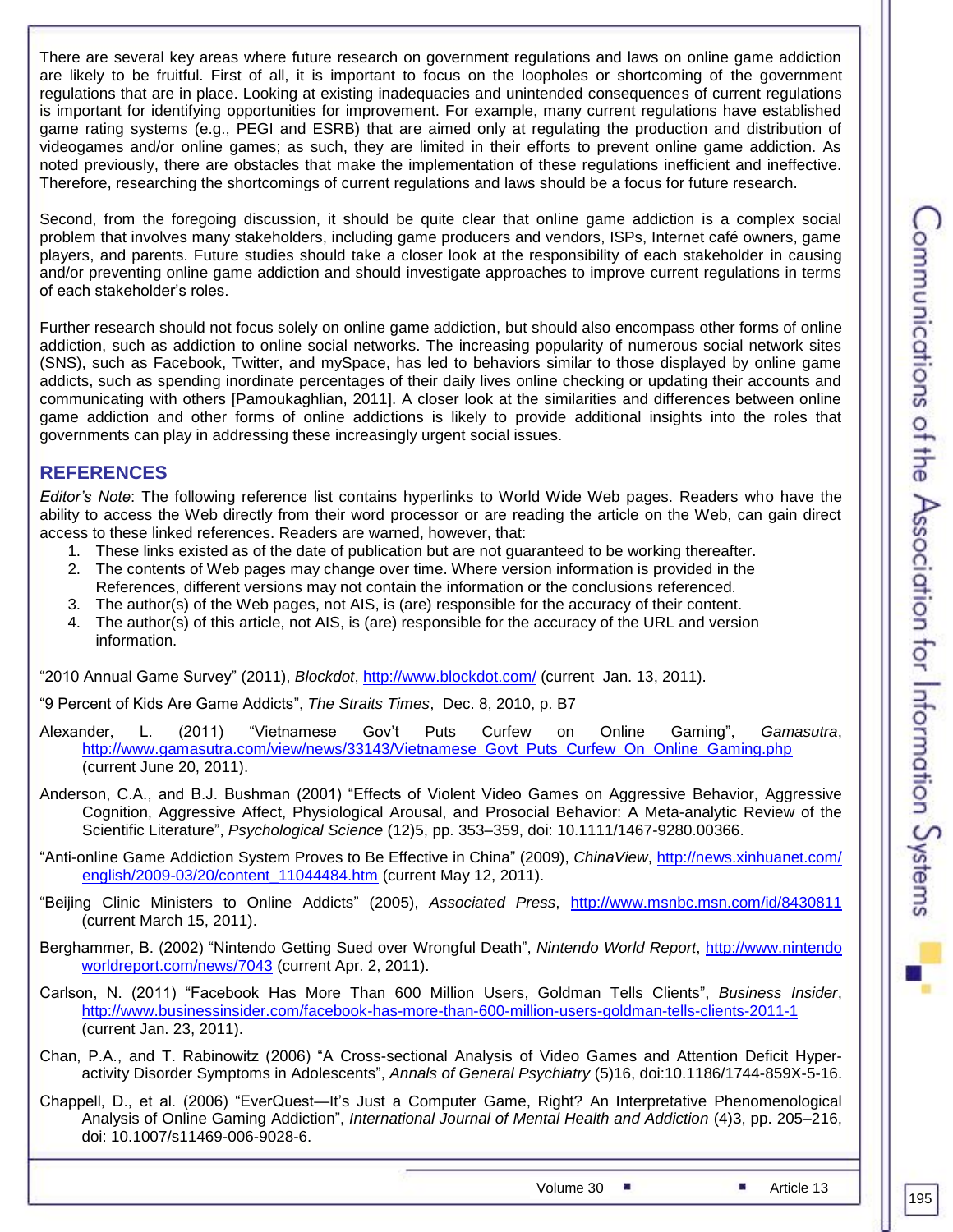- Chen, Y.C., et al. (2004) "Online Gaming Crime and Security Issue—Cases and Countermeasures from Taiwan", 2<sup>nd</sup> *Annual Conference on Privacy, Security and Trust,* Frederiction, New Brunswick, Canada, October 13–15, 2004, NRC 47401.
- Chen, Y.C., et al. (2005) "An Analysis of Online Gaming Crime Characteristics", *Internet Research* (15)3, pp. 246– 261, doi: 10.1108/10662240510602672.
- "Chinese Gamer Sentenced to Life" (2005), *BBC News*, <http://news.bbc.co.uk/2/hi/technology/4072704.stm> (current April 23, 2011).
- Choi, D., and J. Kim (2004) "Why People Continue to Play Online Games: In Search of Critical Design Factors to Increase Customer Loyalty to Online Contents", *CyberPsychology & Behavior* (7)1, pp. 11–24, doi: 10.1089/109493104322820066.
- Chuang, Y.C. (2006) "Massively Multiplayer Online Role-playing Game-induced Seizures: A Neglected Health Problem in Internet Addiction", *CyberPsychology & Behavior* (9)4, pp. 451–456, doi: 10.1089/cpb.2006.9.451.
- Cole, H., and M.D. Griffiths (2007) "Social Interactions in Massively Multiplayer Online Role-playing Gamers", *CyberPsychology & Behavior* (10)4, pp. 575–583, doi: 10.1089/cpb.2007.9988.
- Ducheneaut, N., and R.J. Moore (2004) "The Social Side of Gaming: A Study of Interaction Patterns in a Massively Multiplayer Online Game", *Proceedings of the ACM Conference on Computer Supported Cooperative Work (CSCW 2004)*, Nov. 6–10; 2004, Chicago, IL, NY: ACM, pp. 360–369.
- "Entertainment Software Rating Board", *Wikipedia*, [http://en.wikipedia.org/wiki/Entertainment\\_Software\\_Rating\\_](http://en.wikipedia.org/wiki/Entertainment_Software_Rating_%0bBoard) [Board](http://en.wikipedia.org/wiki/Entertainment_Software_Rating_%0bBoard) (current May 24, 2011).
- "Essential Facts About the Computer and Video Game Industry" (2009), *Entertainment Software Association,* [http://www.theesa.com/facts/pdfs/ESA\\_EF\\_2009.pdf](http://www.theesa.com/facts/pdfs/ESA_EF_2009.pdf) (current Feb. 22, 2011).
- Faiola, A. (2006) "When Escape Seems Just a Mouse-click Away", *The Washington Post*, [http://www.washington](http://www.washingtonpost.com/wp-dyn/content/article/2006/05/26/AR2006052601960.html) [post.com/wp-dyn/content/article/2006/05/26/AR2006052601960.html](http://www.washingtonpost.com/wp-dyn/content/article/2006/05/26/AR2006052601960.html) (current Apr. 23, 2011).
- "Game Operators Receive Anti-addiction System Warnings" (2007), *China CSR*, <http://www.chinacsr.com/en/2007/07/27/1539-game-operators-receive-anti-addiction-system-warnings/> (current June 2, 2011).
- Griffiths, M.D. (2005) "A 'Components' Model of Addiction Within a Biopsychosocial Framework", *Journal of Substance Use* (10)4, pp. 191–197, doi: 10.1080/14659890500114359.
- Griffiths, M.D. (2010) "The Role of Context in Online Gaming Excess and Addiction: Some Case Study Evidence", *International Journal of Mental Health and Addiction* (8)1, pp. 119–125, doi: 10.1007/s11469-009-9229-x.
- Grusser, S.M., R. Thalemann, and M.D. Griffiths (2006) "Excessive Computer Game Playing: Evidence for Addiction and Aggression?" *CyberPsychology & Behavior* (10)2, pp. 290–292, doi: 10.1089/cpb.2006.9956.
- Hussain, Z., and M.D. Griffiths (2009) "Excessive Use of Massively Multi-player Online Role-playing Games: A Pilot Study", *International Journal of Mental Health and Addiction* (7)4, pp. 563–571, doi: 10.1007/s11469-009- 9202-8.
- "Jacksonville Mom Shakes Baby for Interrupting FarmVille, Pleads Guilty to Murder" (2010), *The Florida Times,* [http:/jacksonville.com/news/crime/2010-10-27/story/jacksonville-mom-shakes-baby-interrupting-farmville](http://jacksonville.com/news/crime/2010-10-27/story/jacksonville-mom-shakes-baby-interrupting-farmville-pleads-guilty-murder)[pleads-guilty-murder](http://jacksonville.com/news/crime/2010-10-27/story/jacksonville-mom-shakes-baby-interrupting-farmville-pleads-guilty-murder) (current Mar. 26, 2011).
- Jacobs, D.F. (1986) "A General Theory of Addictions: A New Theoretical Model", *Journal of Gambling Behavior* (2)1, pp. 15–31, doi: 10.1007/BF01019931.
- Jacobs, E. (2010) "Erica Jacobs: Video Game Addiction Swells Numbers of College Dropouts", *Washington Examiner,* [http://washingtonexaminer.com/education/2010/11/erica-jacobs-video-game-addiction-swells-num](http://washingtonexaminer.com/education/2010/11/erica-jacobs-video-game-addiction-swells-numbers-college-dropouts) [bers-college-dropouts](http://washingtonexaminer.com/education/2010/11/erica-jacobs-video-game-addiction-swells-numbers-college-dropouts) (current Mar. 23, 2011).
- Jin, J. (2010) "Online Stealing Game Leads to Theft in Real World", *Global Times,* [http://china.globaltimes](http://china.globaltimes.cn/news/2010-10/581726.html) [.cn/news/2010-10/581726.html](http://china.globaltimes.cn/news/2010-10/581726.html) (current June 3, 2011).
- Jung, J.Y., et al. (2005) "The Influence of Social Environment on Internet Connectedness of Adolescents in Seoul, Singapore and Taipei", *New Media and Society* (7)1, pp. 64–88, doi: 10.1177/1461444805049145.
- Karaiskos, D., et al. (2010) "Social Network Addiction: A New Clinical Disorder?" *European Psychiatry* (25), Sup. 1, p. 855, doi: 10.1016/S0924-9338(10)70846-4.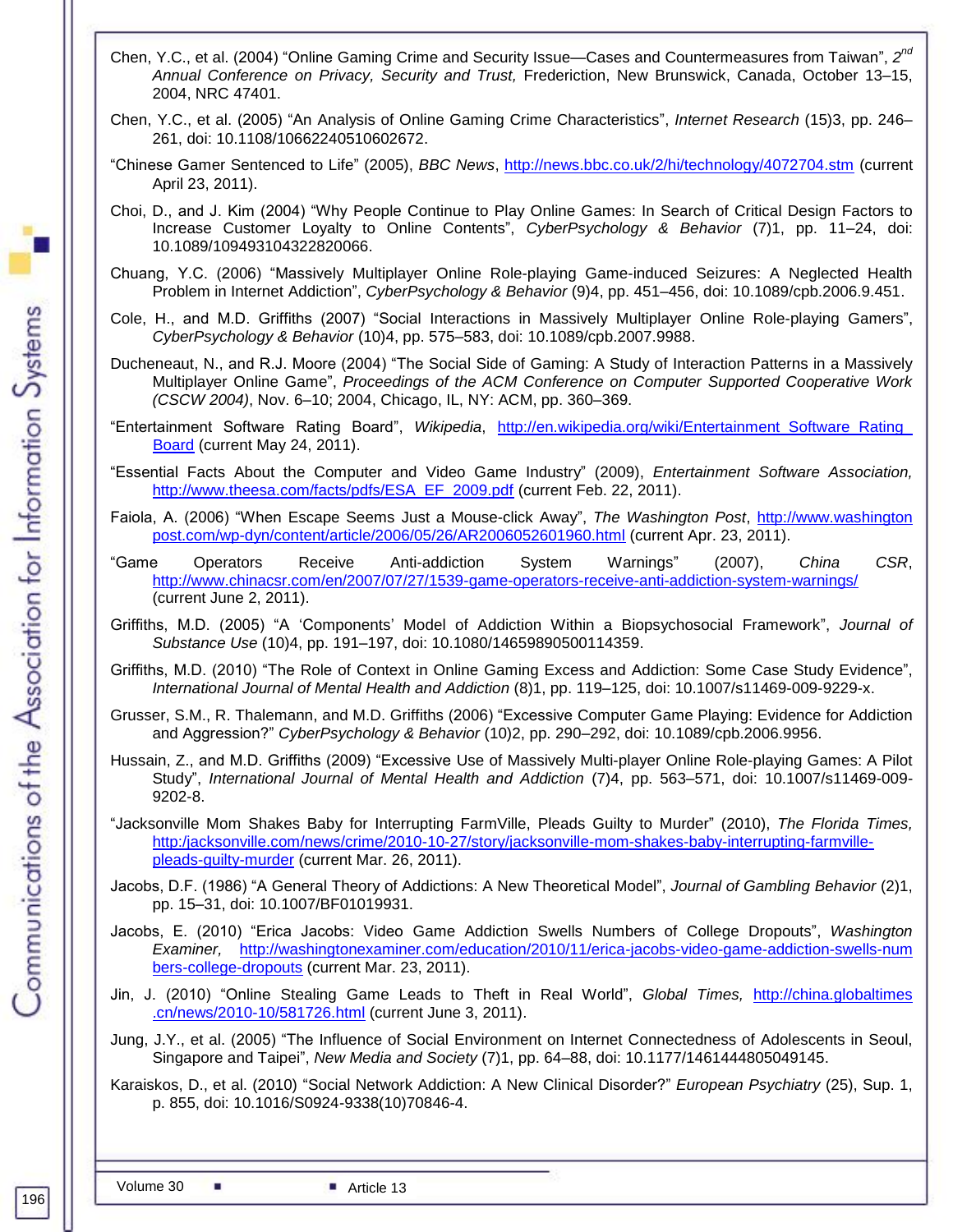- Kim, E.J., et al. (2008) "The Relationship Between Online Game Addiction and Aggression, Self-control and Narcissistic Personality Traits", *European Psychiatry* (23)3, pp. 212–218, doi: 10.1016/j.eurpsy.2007.10.010.
- Kim, M.G., and J. Kim (2010) "Cross-validation of Reliability, Convergent and Discriminant Validity for the Problematic Online Game Use Scale", *Computer in Human Behavior* (26)3, pp. 389–398, doi:10.1016/ j.chb.2009.11.010.
- Kohn, D. (2009) "Addicted: Suicide over Everquest", *CBS News*, [http://www.cbsnews.com/stories/2002/10/17/](http://www.cbsnews.com/stories/2002/10/17/48hours/main525965.shtml) [48hours/main525965.shtml](http://www.cbsnews.com/stories/2002/10/17/48hours/main525965.shtml) (current Mar. 20, 2011).
- Lan, X.Z. (2010) "No Name, No Game", *Beijing Review*, [http://www.bjreview.com.cn/quotes/txt/2010-08/19/](http://www.bjreview.com.cn/quotes/txt/2010-08/19/content_292244.htm) [content\\_292244.htm](http://www.bjreview.com.cn/quotes/txt/2010-08/19/content_292244.htm) (current May 14, 2011).
- Lo, S.K., C.C. Wang, and W.C. Fang (2005) "Physical Interpersonal Relationships and Social Anxiety Among Online Game Players", *CyberPsychology & Behavior* (8)1, pp. 15–20, doi: 10.1089/cpb.2005.8.15.
- "Man Attacks Mother over World of Warcraft, Shot by Grandfather" (2010), *The Dreamin Demon*, [http://](http://www.dreamindemon.com/2010/02/15/man-attacks-mother-over-world-of-warcraft-shot-by-grandfather/) [www.dreamindemon.com/2010/02/15/man-attacks-mother-over-world-of-warcraft-shot-by-grandfather/](http://www.dreamindemon.com/2010/02/15/man-attacks-mother-over-world-of-warcraft-shot-by-grandfather/) (current Mar, 23, 2011).
- Ng, B.D., and P. Wiemer–Hastings (2005) "Addiction to the Internet and Online Gaming", *CyberPsychology & Behavior* (8)2, pp. 110–113, doi: 10.1089/cpb.2005.8.110.
- Olson, C.K., et al. (2007) "Factors Correlated with Violent Video Game Use by Adolescent Boys and Girls", *Journal of Adolescent Health* (41)1, pp. 77–83, doi:10.1016/j.jadohealth.2007.01.001.
- "Online Gamers 'Are Not Unhealthy'" (2008), *BBC*, <http://news.bbc.co.uk/2/hi/health/7621412.stm> (current April 3, 2011).
- "Online Gaming in the People's Republic of China", *Wikipedia*, [http://en.wikipedia.org/wiki/Online\\_gaming\\_in\\_the\\_](http://en.wikipedia.org/wiki/Online_gaming_in_the_People%27s_Republic_of_China#General_Administration_of_Press_and_Publication) [People%27s\\_Republic\\_of\\_China#General\\_Administration\\_of\\_Press\\_and\\_Publication](http://en.wikipedia.org/wiki/Online_gaming_in_the_People%27s_Republic_of_China#General_Administration_of_Press_and_Publication) (current May 16, 2011).
- Pamoukaghlian, V. (2011) "Social Network Addiction—A Scientific No Man's Land", *BrainBlogger,* [http://brainblogger](http://brainblogger.com/2011/01/07/social-network-addiction-a-scientific-no-mans-land/) [.com/2011/01/07/social-network-addiction-a-scientific-no-mans-land/](http://brainblogger.com/2011/01/07/social-network-addiction-a-scientific-no-mans-land/) (current Jan. 7, 2011).
- "Pan European Game Information", *Wikipedia,* [http://en.wikipedia.org/wiki/PEGI#cite\\_note-2](http://en.wikipedia.org/wiki/PEGI#cite_note-2) (current May 4, 2011).
- "Safer Children in a Digital World", *Byron Review,* [http://www.scribd.com/doc/2398812/Safer-Children-in-a-Digital-](http://www.scribd.com/doc/2398812/Safer-Children-in-a-Digital-World-The-Report-of-the-Byron-Review)[World-The-Report-of-the-Byron-Review](http://www.scribd.com/doc/2398812/Safer-Children-in-a-Digital-World-The-Report-of-the-Byron-Review) (current July 12, 2011).
- "South Korean Man Dies After Games Session" (2005), *BBC News*, <http://news.bbc.co.uk/2/hi/technology/4137782.stm> (current Mar. 5, 2011).
- "South Korean Online Gaming Teen Curfew Passes Committee Vote" (2011), *GamePolitics*, [http://www.gamepolitics](http://www.gamepolitics.com/2011/04/25/south-korean-online-gaming-teen-curfew-passes-committee-vote) [.com/2011/04/25/south-korean-online-gaming-teen-curfew-passes-committee-vote](http://www.gamepolitics.com/2011/04/25/south-korean-online-gaming-teen-curfew-passes-committee-vote) (current June 14, 2011).
- Suler, J.R. (1999) "To Get What You Need: Healthy and Pathological Internet Use", *CyberPsychology & Behavior* (2)5, pp. 355–393, doi: 10.1089/cpb.1999.2.385.
- Thomson, L. (2007) "Chinese Gamer Dies After Three-day Session", *Vnunet*, [http://www.v3.co.uk/vnunet/news/](http://www.v3.co.uk/vnunet/news/2198850/chinese-man-dies-three-days) [2198850/chinese-man-dies-three-days](http://www.v3.co.uk/vnunet/news/2198850/chinese-man-dies-three-days) (current Apr, 27, 2011).
- Trevino, L.K., and J. Webster (1992) "Flow in Computer-mediated Communication: Electronic Mail and Voice Mail Evaluation and Impacts", *Communication Research* (19)5, pp. 539–573, doi: 10.1177/009365092019005001.
- "Videogame Addiction Clinic Opens" (2006), *BBC News*, <http://news.bbc.co.uk/2/hi/technology/5191678.stm> (current May 25, 2011).
- "Vietnamese Boy, 13, Kills Woman for Money to Play Video Games" (2007), *Earth Time,* <http://www.earthtimes.org/articles/news/144906.html> (current Apr. 2, 2011).
- Wan, C.S., and W.B. Chiou (2006) "Psychological Motives and Online Games Addiction: A Test of Flow Theory and Humanistic Needs Theory for Taiwanese Adolescents", *CyberPsychology & Behavior* (9)3, pp. 317–324, doi: 10.1089/cpb.2006.9.317.
- "What Americans Do Online: Social Media and Games Dominate Activity" (2010), *Nielsen*, [http://blog.nielsen](http://blog.nielsen.com/nielsenwire/online_mobile/what-americans-do-online-social-media-and-games-dominate-activity/) [.com/nielsenwire/online\\_mobile/what-americans-do-online-social-media-and-games-dominate-activity/](http://blog.nielsen.com/nielsenwire/online_mobile/what-americans-do-online-social-media-and-games-dominate-activity/) (current Feb. 14, 2011).
- Williams, D. (2006) "Groups and Goblins: The Social and Civic Impact of an Online Game", *Journal of Broadcasting and Electronic Media* (50)4, pp. 651–670, doi: 10.1207/s15506878jobem5004\_5.

Volume 30 **Article 13** 

197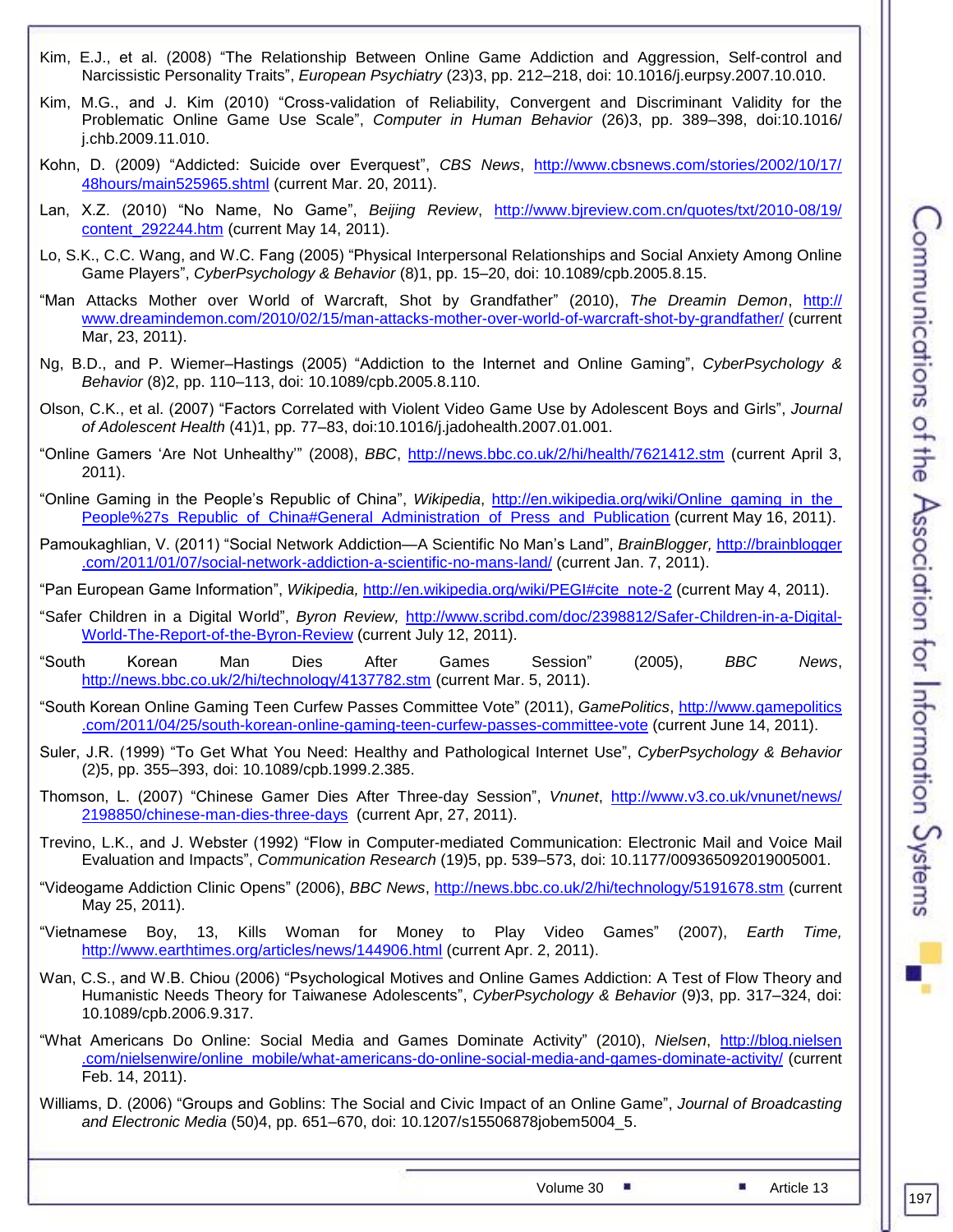- Williams, D., and M. Skoric (2005) "Internet Fantasy Violence: A Test of Aggression in an Online Game", *Communication Monographs (*72)2, pp. 217–233, doi: 10.1080/03637750500111781.
- "World of Warcraft Subscriber Base Reaches 12 Million Worldwide" (2010), *Blizzard Entertainment,* <http://us.blizzard.com/en-us/company/press/pressreleases.html?101007> (current Feb. 12, 2011).
- "Worldwide Online Gaming Community Reaches 217 Million People" (2007), *comScore*, [http://www.comscore.com/Press\\_Events/Press\\_Releases/2007/07/Worldwide\\_Online\\_Gaming\\_Grows](http://www.comscore.com/Press_Events/Press_Releases/2007/07/Worldwide_Online_Gaming_Grows) (current Jan. 27, 2011).
- Yee, N. (2006) "The Demographics, Motivations and Derived Experiences of Users of Massively Multi-user Online Graphical Environments", *Presence: Teleoperators and Virtual Environments* (15)3, pp. 309–329, doi: 10.1162/pres.15.3.309.
- Yee, N. (2007) "The Psychology of Massively Multi-user Online Role-playing Games: Motivations, Emotional Investment, Relationships and Problematic Usage", *Avatars at Work and Play: Computer Supported Cooperative Work* (34), pp. 187–207, doi: 10.1007/1-4020-3898-4\_9.
- Yen, J.Y., et al. (2007) "Family Factors of Internet Addiction and Substance Use Experience in Taiwanese Adolescent", *CyberPsychology & Behavior* (10)3, pp. 323–329, doi: 10.1089/cpb.2006.9948.
- Young, K. (2009) "Understanding Online Gaming Addiction and Treatment Issues for Adolescents", *The American Journal of Family Therapy* (37)5, pp. 355–372, doi: 10.1080/01926180902942191.

#### **ABOUT THE AUTHORS**

**Jing Da Zhan** has a B.A. from Nanjing University. He is a graduate student at the National University of Singapore. His research areas include game addiction and macroeconomic impact of IT.

**Hock Chuan Chan** has a B.A. Hon. and M.A. from the University of Cambridge and a Ph.D. from the University of British Columbia. He is an associate professor at the National University of Singapore. His research areas include information system acceptance, user-database interaction, and spreadsheet visualization. He has published in journals such as *ACM TOCHI, IEEE TPC, IEEE TEM, IJHCS, ISR, JAIS, JDM,* and *MISQ.* He was a program committee member/track co-chair or AE of the following conferences: ICIS, PACIS, and HCI/MIS Workshop. He is on the editorial board of *AIS Transactions on Human-Computer Interaction, Journal of the Association for Information Systems, Journal of Database Management,* and *Journal of Electronic Commerce Research.* He was an Associate Editor for *MIS Quarterly.*

Copyright © 2012 by the Association for Information Systems. Permission to make digital or hard copies of all or part of this work for personal or classroom use is granted without fee provided that copies are not made or distributed for profit or commercial advantage and that copies bear this notice and full citation on the first page. Copyright for components of this work owned by others than the Association for Information Systems must be honored. Abstracting with credit is permitted. To copy otherwise, to republish, to post on servers, or to redistribute to lists requires prior specific permission and/or fee. Request permission to publish from: AIS Administrative Office, P.O. Box 2712 Atlanta, GA, 30301-2712, Attn: Reprints; or via e-mail from [ais@aisnet.org.](mailto:ais@aisnet.org)